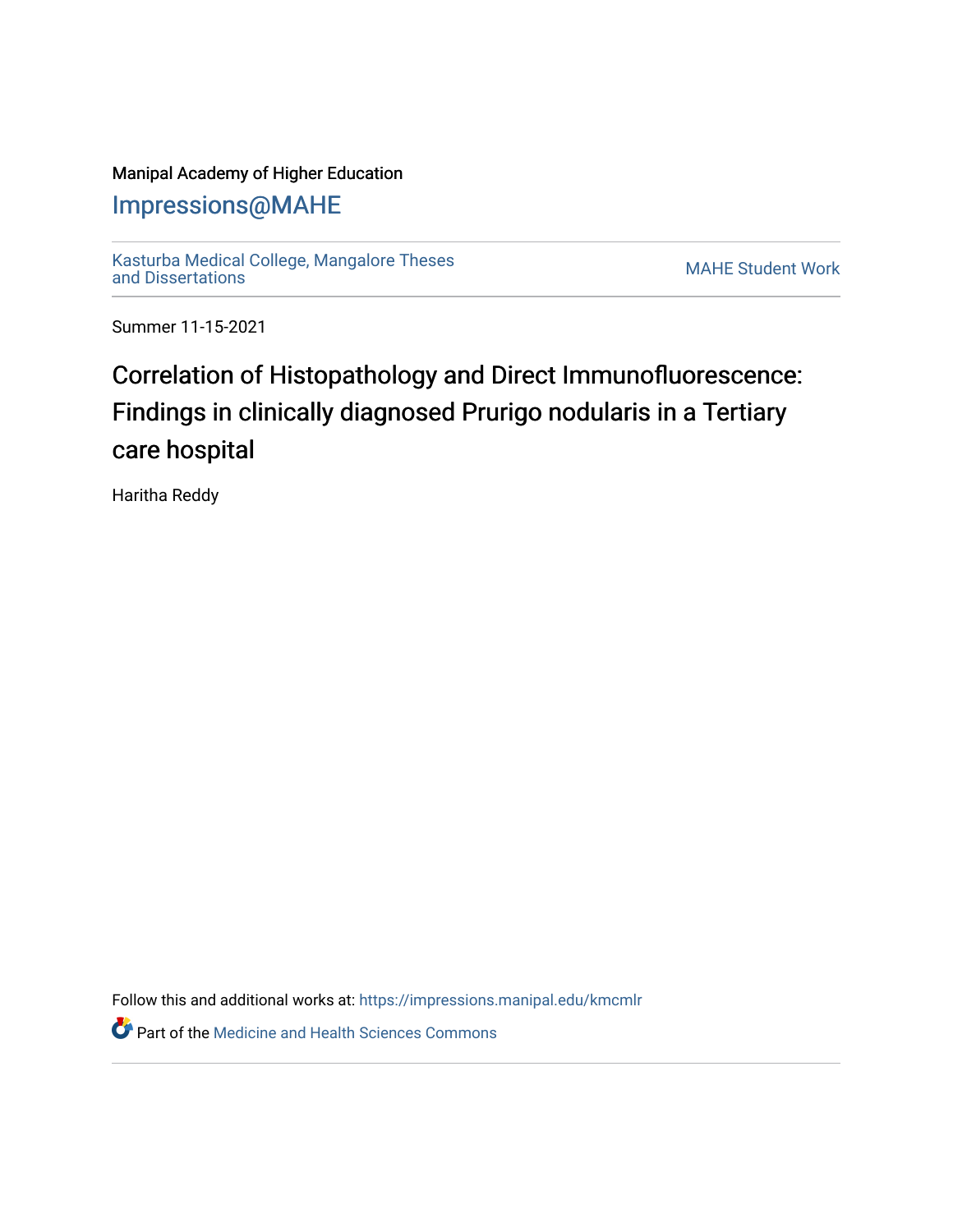## Correlation of Histopathology and Direct Immunofluorescence: Findings in clinically diagnosed Prurigo nodularis in a Tertiary care hospital

Dr Haritha K Reddy<sup>1</sup>, MBBS, Dr Pramod Kumar<sup>1</sup>, MBBS, MD, Dr Sharadha Rai<sup>2</sup>, MBBS, MD, Dr Gatha Upadya<sup>1</sup>, MBBS, MD

E-MAIL ID: harithakreddy59@gmail.com

#### ABSTRACT:

Background: Prurigo nodularis is a reactionary dermatosis with multiple etiologies and association, leading to treatment resistance. It remains to be seen whether routine Histopathological and Direct Immunofluorescence examinations of this disease are beneficial to patients.

Methods: Cross-sectional study of 37 patients with Prurigo nodularis, conducted to better understand the Clinical, Histopathological, and Direct immunofluorescence (DIF) findings. Patients were subjected to clinical examination, as well as the collection of relevant demographic and laboratory data. Following the consent, two skin samples were obtained for histological and direct immunofluorescence examinations.

Results: Of the 37 clinically diagnosed prurigo nodularis, histopathology had a positive correlation of 70.03% (26). Discrepancies were seen in 11 cases of clinically diagnosed Prurigo nodularis. Acquired perforating dermatoses (10.8%) was the most common histopathological discrepancy seen. DIF in 11of 26 confirmed cases showed variable positivity for C3 and Fibrinogen. DIF showed positivity for 1 case of Paraneoplastic pemphigus and 2 cases of Lichen planus which otherwise would have been missed.

Conclusion: Incidence is higher in females, and has systemic association with Diabetes, Chronic kidney disease, HIV, Bronchial asthma and Thyroid disorders, with significant lower